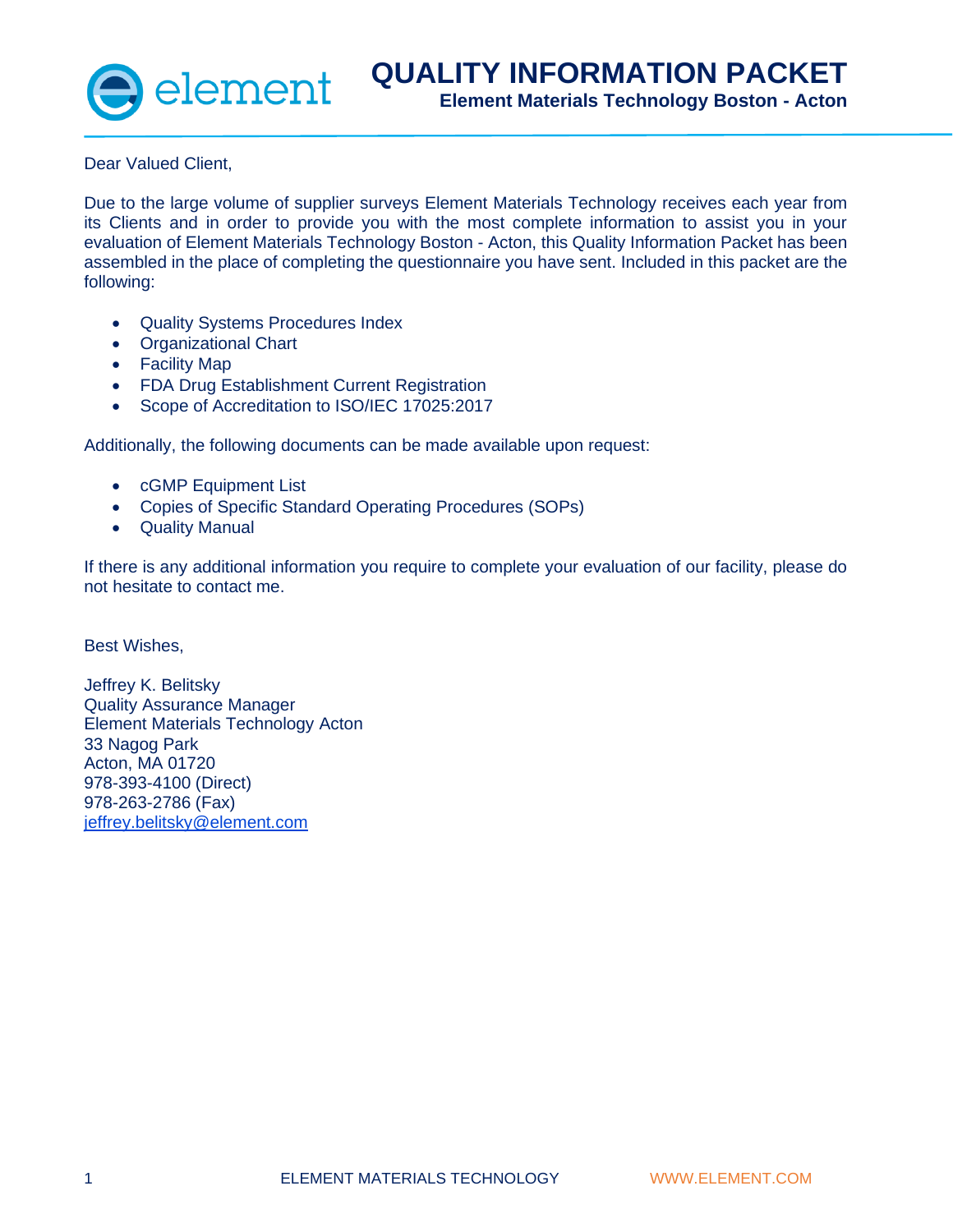

## **GENERAL FACILITY AND QUALITY SYSTEM INFORMATION**

| <b>General Information</b>    |                                                      |  |
|-------------------------------|------------------------------------------------------|--|
| <b>Company Name</b>           | Element Materials Technology Boston - Acton          |  |
| <b>Address of Facility</b>    | 33 Nagog Park, Acton, MA 01720                       |  |
| <b>Phone Number</b>           | 877-287-8738                                         |  |
| <b>Website</b>                | www.element.com                                      |  |
| <b>DUNS Number</b>            | 829542689                                            |  |
| <b>Services Provided</b>      | Microbiology testing services, Training & Consulting |  |
| <b>Number of Permanent</b>    | 35                                                   |  |
| <b>Employees</b>              |                                                      |  |
| <b>Number of Quality</b>      | $\overline{4}$                                       |  |
| <b>Employees</b>              |                                                      |  |
| <b>Facility Size</b>          | 12,049 sq.ft.                                        |  |
| <b>FDA FEI Number</b>         | 1000148174                                           |  |
| <b>Expiration Date</b>        | December 2021                                        |  |
| <b>Last FDA Audit</b>         | January 2019                                         |  |
| <b>ISO/IEC 17025:2017</b>     | 3383.02                                              |  |
| <b>Certificate Number</b>     |                                                      |  |
| <b>Expiration Date</b>        | January 2023                                         |  |
| <b>Last ISO Renewal Audit</b> | December 2020                                        |  |

| <b>Key Personnel Information</b>                                                       |                                  |                               |
|----------------------------------------------------------------------------------------|----------------------------------|-------------------------------|
| <b>Name</b>                                                                            | Title<br><b>Email</b>            |                               |
| Joseph Gajewski                                                                        | <b>Director of Operations</b>    | joe.gajewski@element.com      |
| jeffrey.belitsky@element.com<br>Jeffrey K Belitsky<br><b>Quality Assurance Manager</b> |                                  |                               |
| <b>Technical Manager</b><br>elaine.cung@element.com<br><b>Elaine Cung</b>              |                                  |                               |
| Aaron Bisceglia                                                                        | <b>Technical Project Manager</b> | aaron.bisceglia@element.com   |
| <b>Environmental Monitoring Manager</b><br>ryan.burke@element.com<br><b>Ryan Burke</b> |                                  |                               |
| <b>Matthew Green</b>                                                                   | <b>Laboratory Manager</b>        | matthew.green@element.com     |
| Stephanie Shepard                                                                      | Director of Business Development | stephanie.shepard@element.com |
| <b>Bonnie Sweeney</b>                                                                  | Accountant                       | bonnie.sweeney@element.com    |

| <b>Quality Assurance Information</b>                  |                                              |                                                |  |
|-------------------------------------------------------|----------------------------------------------|------------------------------------------------|--|
| <b>Name and Title of QA Manager</b>                   |                                              | Jeffrey K. Belitsky, Quality Assurance Manager |  |
| <b>Telephone Number</b>                               | (978) 393-4100                               |                                                |  |
| <b>Email Address</b>                                  | jeffrey.belitsky@element.com                 |                                                |  |
| <b>Reports to</b>                                     | Katy Kubesh, Quality Director, Life Sciences |                                                |  |
| <b>Number of QA Employees</b>                         |                                              |                                                |  |
| <b>Quality Agreement signed upon request?</b>         |                                              | Yes                                            |  |
| <b>Confidentiality Agreement signed upon request?</b> |                                              | Yes                                            |  |
| Audit/facility tour available upon request?           |                                              | Yes                                            |  |

| <b>Organizational &amp; Personnel Information</b>                                      |     |
|----------------------------------------------------------------------------------------|-----|
| Is there a formal training program?                                                    | Yes |
| Is training performed and documented when SOP's are created or updated?                |     |
| Are changes in ISO 17025, FDA and other regulatory requirements tracked and            |     |
| communicated to employees?                                                             |     |
| Are employees provided applicable regulatory training during onboarding and at regular |     |
| intervals?                                                                             |     |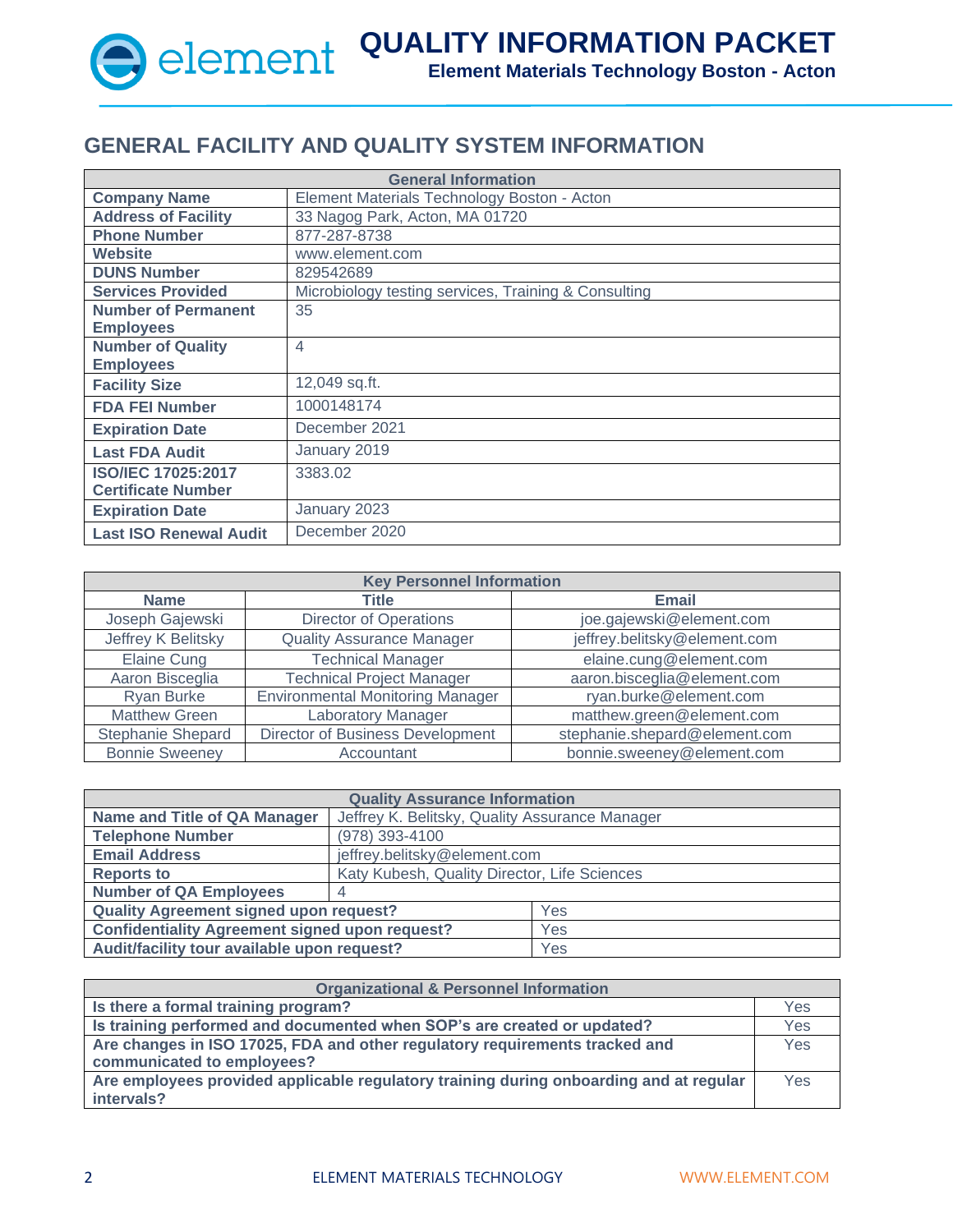| Do employees have adequate training, experience, and qualifications for their |                                 | Yes       |
|-------------------------------------------------------------------------------|---------------------------------|-----------|
| responsibilities?                                                             |                                 |           |
| Are employees tested for proficiency?                                         |                                 | Yes       |
| Have any personnel been disbarred by the FDA?                                 |                                 | <b>No</b> |
| Do you have an organizational chart? Can you provide a                        | Yes, a copy is attached to this |           |
| copy?                                                                         | document.                       |           |
| Are there written job descriptions?                                           |                                 | Yes       |
| Do employees have adequate training, experience, and qualifications for their |                                 | Yes       |
| responsibilities?                                                             |                                 |           |

| <b>Facility Information</b>                                                     |                             |  |
|---------------------------------------------------------------------------------|-----------------------------|--|
| <b>Total size of facility</b>                                                   | 12,049 sq.ft.               |  |
| Area of facility utilized for office space                                      | 7,278 sq.ft.                |  |
| Area of facility utilized for testing labs                                      | 4,210 sq.ft.                |  |
| Area of facility utilized for warehouse                                         | 561 sq. ft.                 |  |
| <b>Construction of facility</b>                                                 | <b>Multi-level Building</b> |  |
| Is there adequate security to assure that there is no entry by unauthorized     | <b>Yes</b>                  |  |
| persons?                                                                        |                             |  |
| Are there provisions for power backup sources for critical systems if main      | Yes                         |  |
| power should fail?                                                              |                             |  |
| Is there a security system in place and SOP in place and access to the facility | Yes                         |  |
| controlled at all times?                                                        |                             |  |
| Is there an appropriate pest control program?                                   | Yes                         |  |
| Is the facility subject to inspections by regulatory authorities?               | Yes                         |  |

| <b>Regulatory Information</b>                                              |               |                   |
|----------------------------------------------------------------------------|---------------|-------------------|
| <b>Registration / Certificate</b><br><b>Recognized External</b><br>Date of |               |                   |
| <b>Authority</b>                                                           | <b>Number</b> | <b>Inspection</b> |
| A2LA ISO 17025 Assessment                                                  | 3383.02       | December 2020     |
| U.S. FDA                                                                   | 1000148174    | January 2019      |
| A2LA ISO 17025 Assessment                                                  | 3383.02       | December 2020     |
| U.S. FDA                                                                   | 1000148174    | May 2014          |
| U.S. FDA                                                                   | 1000148174    | November 2011     |
| U.S. FDA                                                                   | 1000148174    | January 2008      |
| U.S. FDA                                                                   | 1000148174    | August 2005       |
| U.S. FDA                                                                   | 1000148174    | April 2003        |
| U.S. FDA                                                                   | 1000148174    | <b>June 2001</b>  |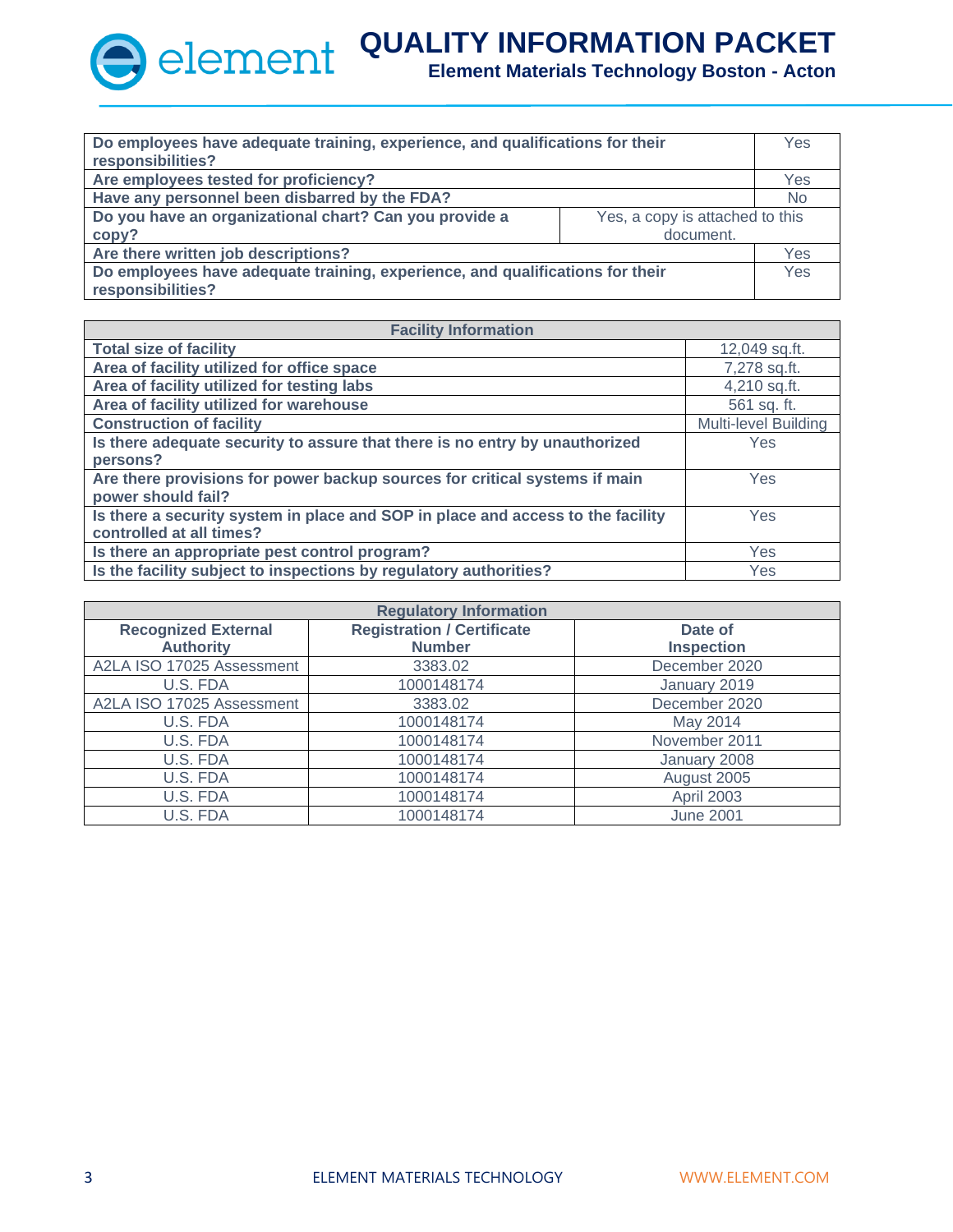| <b>Quality System Information</b>                                                                                |                 |            |  |
|------------------------------------------------------------------------------------------------------------------|-----------------|------------|--|
| <b>Responsibilities and Authority</b>                                                                            |                 |            |  |
| Yes; available upon request<br>Do you have a quality policy manual?                                              |                 |            |  |
| Are QA/QC organization's authority and responsibilities clearly defined in writing?                              |                 |            |  |
| Is there a mechanism to assure that only current test methods and specifications are in<br>use?                  |                 |            |  |
| Are data reviewed and trends monitored? Are adverse trends addressed, and is                                     |                 | Yes        |  |
| appropriate management notified?                                                                                 |                 |            |  |
| Does the QA unit have the authority to halt laboratory, manufacturing, validation and/or                         |                 | Yes        |  |
| calibration testing activities?                                                                                  |                 |            |  |
| Does QA review all Certificates of Analyses (CofAs) after a thorough review of all                               |                 | Yes        |  |
| associated raw data?                                                                                             |                 |            |  |
| <b>Complaint Handling</b>                                                                                        |                 |            |  |
| Is there a formal system to document and review customer complaints?                                             |                 | Yes        |  |
| Is management made of aware of customer complaints?                                                              |                 | Yes        |  |
| <b>Change Control</b>                                                                                            |                 |            |  |
| Is there an adequate system, described in an SOP, for controlling changes to methods,                            |                 | Yes        |  |
| documents, and equipment, and requiring evaluation of need for re-qualification or                               |                 |            |  |
| revalidation?                                                                                                    |                 |            |  |
| Is QA involved in the change control process?                                                                    |                 | Yes        |  |
| Is there a system in place to assure that changes are approved prior to implementation?                          |                 | Yes        |  |
| <b>Audit Programs</b>                                                                                            |                 |            |  |
| Do you host customer audits?                                                                                     |                 | Yes        |  |
| If Yes; How many per year?                                                                                       |                 | $10 - 15$  |  |
| Is there an internal quality audit program that covers all areas of the operation to                             |                 | <b>Yes</b> |  |
| verify that SOPs and other procedures and policies are being followed, and to                                    |                 |            |  |
| determine effectiveness of the quality systems?                                                                  |                 |            |  |
| Based on the audit findings and recommendations, are steps taken to correct any                                  |                 | Yes        |  |
| areas of noncompliance? Are corrective actions documented? Is their                                              |                 |            |  |
| effectiveness verified in subsequent audits?                                                                     |                 |            |  |
| If any contractors (e.g., laboratories, off-site storage facilities) are used, are they                          |                 | Yes        |  |
| periodically audited, and their performance monitored?                                                           |                 |            |  |
| Are all suppliers that provide critical materials and/or external calibration services                           |                 | Yes        |  |
| audited/evaluated?                                                                                               |                 |            |  |
| <b>Test Sample Control</b><br>Is there an SOP for receipt, identification, and storage of incoming test samples? |                 | Yes        |  |
| How are test samples received?                                                                                   | Per SOP QC-0007 |            |  |
| Is the test sample log-in procedure computerized?<br>Currently both paper-based and computerized                 |                 |            |  |
| How are test samples stored?<br>Per SOP QC-0007                                                                  |                 |            |  |
| Is there adequate security for stored test samples?                                                              |                 | Yes        |  |
| Is test sample flow tracked?                                                                                     |                 | Yes        |  |
| Are test samples reconciled and any discrepancy investigated and reported to the                                 |                 | Yes        |  |
| client?                                                                                                          |                 |            |  |
| Is there an SOP controlling retention and/or destruction of excess samples?                                      |                 | Yes        |  |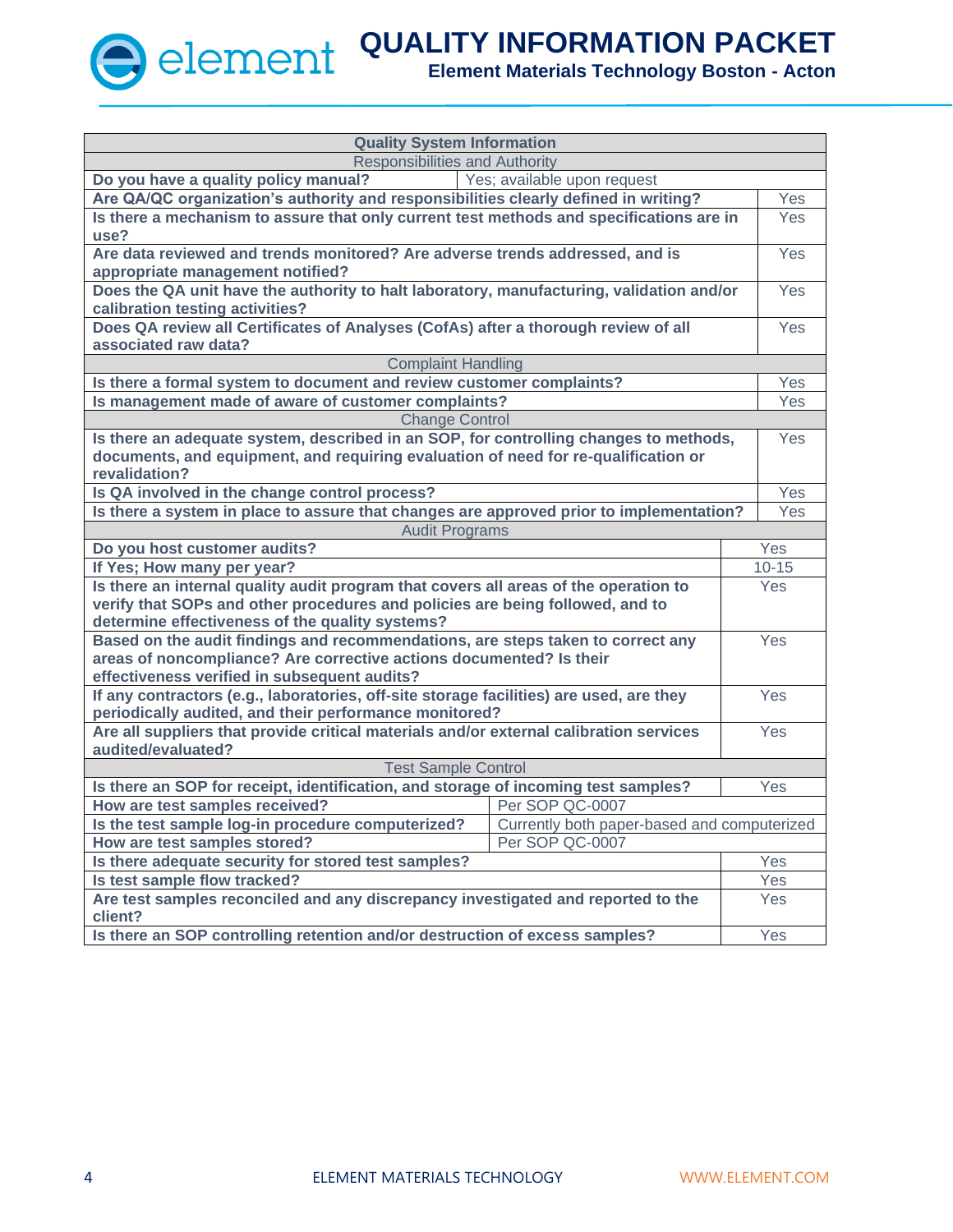| <b>Quality System Information Continued</b>                                           |      |
|---------------------------------------------------------------------------------------|------|
| Out of Specification Investigation Procedure (OOS)                                    |      |
| Is there an SOP for laboratory investigations of unexpected test results to assure    | Yes. |
| that a uniform procedure is followed to determine why the unexpected result           |      |
| occurred and that corrective actions are implemented when necessary?                  |      |
| Are clients promptly notified of unexpected and/or out of specification test results? |      |
| Deviation Procedure and Corrective/Preventive Action Procedure (CAPA)                 |      |
| Is there an SOP for deviations to ensure that a uniform procedure is followed and     | Yes  |
| that the impact is appropriately assessed and documented?                             |      |
| Is there a formal Corrective Action Preventive Action program?                        |      |
| Are CAPAs evaluated for efficiency?                                                   |      |
| Is there a system in place for continuous improvement and management review?          |      |

| <b>Document Control Information</b>                                                |                                                                                   |            |
|------------------------------------------------------------------------------------|-----------------------------------------------------------------------------------|------------|
| <b>Standard Operating Procedures (SOPs)</b>                                        |                                                                                   |            |
| Are there written SOPs for all areas of the operation?                             |                                                                                   | Yes        |
|                                                                                    | Is there an SOP for writing, handling and updating of SOPs? Are SOPs periodically | Yes        |
| reviewed and updated?                                                              |                                                                                   |            |
| Is a history of SOP revisions maintained?                                          |                                                                                   | Yes        |
| Are current SOPs readily available to employees?                                   |                                                                                   | Yes        |
|                                                                                    | Is there an adequate system to assure that unneeded or obsolete documents are     | Yes        |
| removed from use?                                                                  |                                                                                   |            |
| Is there an SOP for document control?                                              |                                                                                   | Yes        |
|                                                                                    | If a client's test procedures or specifications are reformatted, does the client  | Yes        |
| review and approve the reformatted document?                                       |                                                                                   |            |
|                                                                                    | Are procedural changes approved by QA and controlled to ensure that the most      | Yes        |
| current version of the SOP is in use?                                              |                                                                                   |            |
|                                                                                    | <b>Testing Records</b>                                                            |            |
| Is appropriate information recorded in test records concerning instruments used    |                                                                                   | Yes        |
| in tests (ID number, etc.)?                                                        |                                                                                   |            |
| If chromatograms, charts, spectra are stored separate from other test records, are |                                                                                   | Yes        |
| there adequate cross-references to their locations?                                |                                                                                   |            |
| Are records legible? Are they appropriately signed and dated where required?       |                                                                                   | Yes        |
| Are there overwrites, whiteouts, or pencil entries in official records?            |                                                                                   | <b>No</b>  |
| Are changes to data properly initialed, dated, and explained based on an SOP that  |                                                                                   | Yes        |
| describes acceptable methods for recording data and correcting errors in official  |                                                                                   |            |
| documents?                                                                         |                                                                                   |            |
| Are records reviewed for completeness before filing?                               |                                                                                   | Yes        |
| Is there appropriate security for data and records?                                |                                                                                   | Yes        |
| Are raw data/records retained for an appropriate length of time?                   |                                                                                   | <b>Yes</b> |
| How long are records retained for?                                                 | All raw data is stored on-site for a minimum of 3 years, unless                   |            |
|                                                                                    | otherwise instructed in an established and fully executed Quality                 |            |
| Agreement. All data is either stored off site at a secure facility or              |                                                                                   |            |
|                                                                                    | scanned and stored electronically on a secure server that is fully                |            |
|                                                                                    | backed-up in accordance with CORP-IT-0002.                                        |            |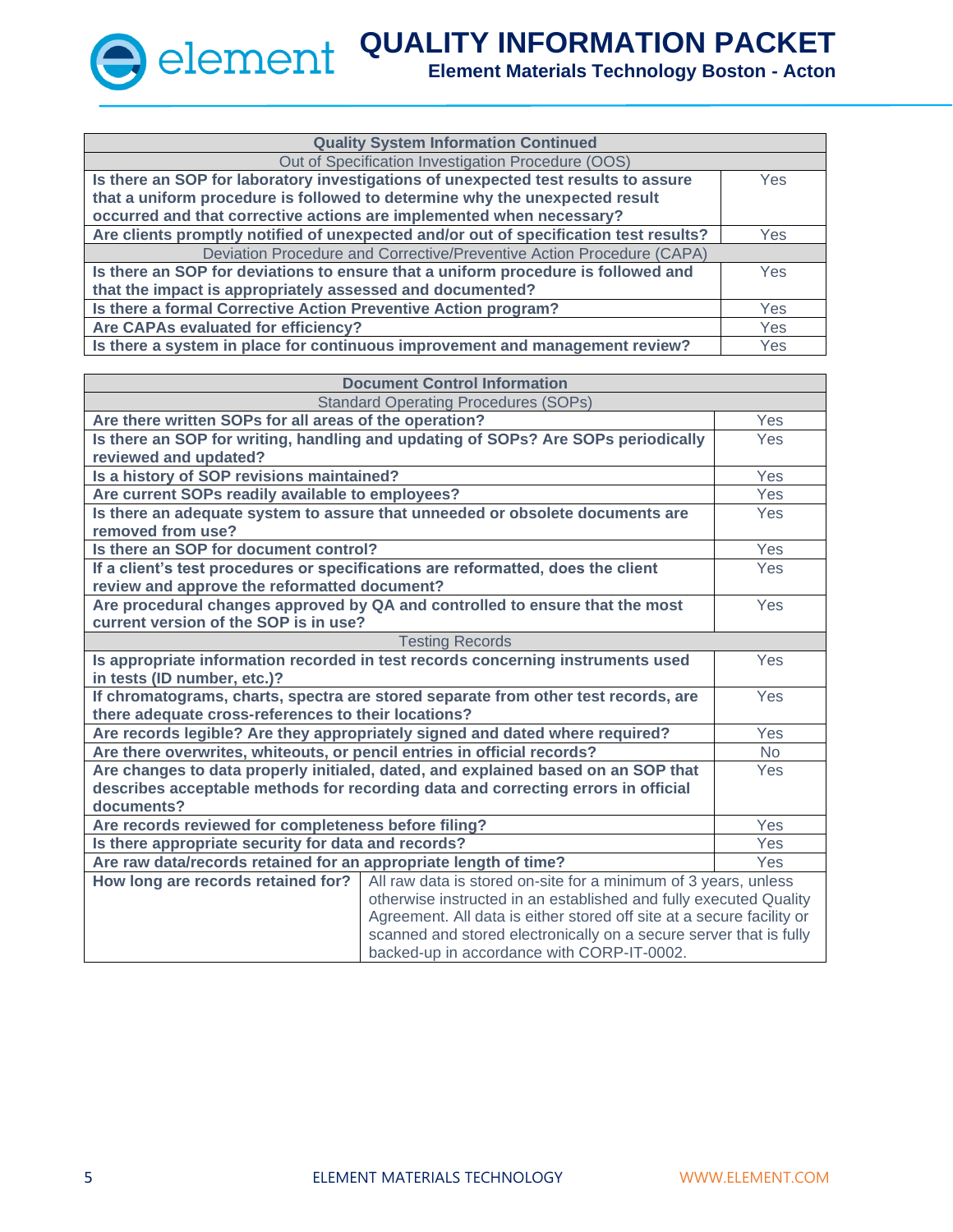

| <b>Operations Information</b>                                                          |           |
|----------------------------------------------------------------------------------------|-----------|
| <b>Laboratory Cleaning Procedures</b>                                                  |           |
| Based on an SOP is the laboratory cleaned and disinfected?                             | Yes       |
| Is there an adequate procedure for disposal of microbiological waste?                  | Yes       |
| Are there procedures dictating cross contamination prevention and lab cleaning?        | Yes       |
| <b>Laboratory Control of Supplies</b>                                                  |           |
| Are reagents and microbiological media adequately controlled and monitored to          | Yes       |
| assure that they are periodically replaced and that old reagents are not used?         |           |
| Is the first in, first out rule enforced for all incoming materials?                   | Yes       |
| Are all containers of materials or solutions adequately labeled to determine identity, | Yes       |
| preparer, and dates of preparation and expiration (if applicable)?                     |           |
| Are preparation records maintained, including manufacturer and lot number,             | Yes       |
| preparer and date?                                                                     |           |
| Is an expiration date assigned to prepared media and are prepared media stored at      | Yes       |
| manufacturers' recommended storage temperatures?                                       |           |
| Is each lot of biological indicators checked for identity and viability?               | Yes       |
| Are positive controls periodically included in autoclave runs?                         | Yes       |
| Based on an SOP, is there appropriate control and documentation of stock cultures,     | Yes       |
| including storage, propagation, assurance of purity, and traceability?                 |           |
| <b>Laboratory Testing</b>                                                              |           |
| Do personnel eat, drink or some in the laboratory areas?                               | <b>No</b> |
| Is environmental monitoring and trending performed on a routine basis?                 | Yes       |
| Are there complete written instructions for testing, including methods, equipment,     |           |
| operating parameters?                                                                  |           |
| Are methods validated (when applicable) based on an SOP?                               | Yes       |
| Are USP methods kept current upon revision?                                            | Yes       |
| Are test methods readily available to the laboratory technicians?                      | Yes       |
| Are test methods followed without approved modification?                               | <b>No</b> |
| Is testing conducted with appropriate technique and in such a manner and place to      | Yes       |
| preclude laboratory contamination of samples?                                          |           |
| Are controls used for testing? Are their results recorded?                             | Yes       |
| Are data and calculations reviewed, verified and signed by a second person?            | Yes       |

| <b>Equipment Information</b>                                                         |     |  |
|--------------------------------------------------------------------------------------|-----|--|
| <b>Installation and Qualification</b>                                                |     |  |
| Is there an SOP for qualifying new or significantly changed equipment and            | Yes |  |
| instruments?                                                                         |     |  |
| Do qualifications of stability chambers, autoclaves, and incubators include          |     |  |
| temperature distribution studies?                                                    |     |  |
| Is equipment available in sufficient quantity to perform all required testing within |     |  |
| required time frames?                                                                |     |  |
| Are there operational SOPs for all equipment and instruments?                        |     |  |
| <b>Maintenance and Calibration</b>                                                   |     |  |
| Are there SOPs for inspection and maintenance of equipment and of measuring          | Yes |  |
| and testing instruments?                                                             |     |  |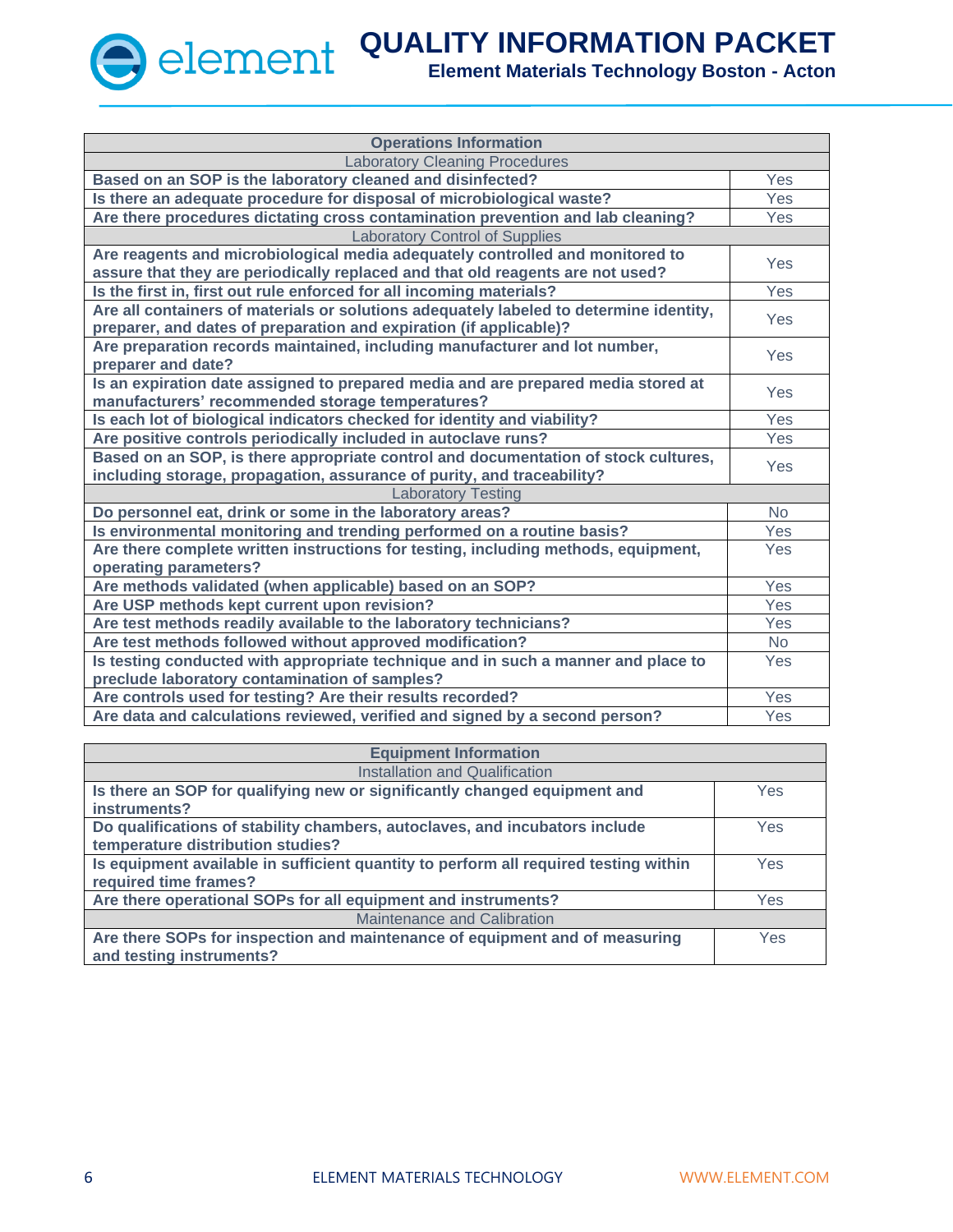| <b>Equipment Information Continued</b>                                                                                                                                                                                                                                                                    |            |  |
|-----------------------------------------------------------------------------------------------------------------------------------------------------------------------------------------------------------------------------------------------------------------------------------------------------------|------------|--|
| Maintenance and Calibration                                                                                                                                                                                                                                                                               |            |  |
| If so, do SOPs assign responsibilities; including schedules; describe methods,<br>equipment, and materials to be used, including calibration over actual range of<br>use and standards traceable to national standards, and include specifications and<br>tolerances; and require maintenance of records? | <b>Yes</b> |  |
| Does an SOP specify that equipment cannot be used if it is beyond the calibration<br>due date, and describe actions to be taken if equipment is used that is found to<br>have been beyond the due date or is found to be out of calibration limits?                                                       | <b>Yes</b> |  |
| Are calibrated instruments labeled with date calibrated and date next calibration is<br>due?                                                                                                                                                                                                              | <b>Yes</b> |  |
| Is equipment in use observed to be within calibration dating?                                                                                                                                                                                                                                             | <b>Yes</b> |  |
| Are periodic verifications performed on analytical balances (using a range of<br>weights) to assure that they remain within calibration in the time between full<br>calibrations?                                                                                                                         | Yes        |  |
| Are records maintained for maintenance and calibration operations?                                                                                                                                                                                                                                        | <b>Yes</b> |  |
| If so, do SOPs assign responsibilities; including schedules; describe methods,<br>equipment, and materials to be used; and require maintenance of records?                                                                                                                                                | Yes        |  |
| If instruments malfunction or are determined to be defective, are they immediately<br>taken out of use?                                                                                                                                                                                                   | Yes        |  |
| Are there SOPs for calibration of equipment and instruments?                                                                                                                                                                                                                                              | Yes        |  |
| Are equipment calibration standards traceable to N.I.S.T or other certification<br>body?                                                                                                                                                                                                                  | <b>Yes</b> |  |

| <b>Computerized Systems Information</b>                                                  |                                                        |            |  |
|------------------------------------------------------------------------------------------|--------------------------------------------------------|------------|--|
| List computerized systems used with                                                      | <b>MasterControl</b>                                   |            |  |
| regulatory implications                                                                  |                                                        |            |  |
| Are these computerized systems                                                           | MasterControl -Yes; system have been validated to meet |            |  |
| validated?                                                                               | requirements of 21 CFR Part 11 and internal standard   |            |  |
|                                                                                          | operating procedures.                                  |            |  |
|                                                                                          | <b>Network Back-up Procedures</b>                      |            |  |
| Are suitable backup systems in place, such as copies of programs and files,              |                                                        | <b>Yes</b> |  |
| duplicate tapes, or microfilm?                                                           |                                                        |            |  |
| Is the network back-up procedure outlined in an SOP?                                     |                                                        |            |  |
| <b>Change Control</b>                                                                    |                                                        |            |  |
| Is there a system to control changes to systems and programs?<br><b>Yes</b>              |                                                        |            |  |
| Does the system assure that changes receive the proper review and approval with          |                                                        |            |  |
| regard to potential effects before being instituted and that only authorized             |                                                        |            |  |
| personnel can make such changes?                                                         |                                                        |            |  |
| If necessary, are personnel trained subsequent to changes?                               |                                                        |            |  |
| Is a record of system and program changes maintained?                                    |                                                        |            |  |
| <b>Security</b>                                                                          |                                                        |            |  |
| Is there an appropriate security system to limit access to computerized systems,<br>Yes  |                                                        |            |  |
| protect records from tampering, and prevent data alterations?                            |                                                        |            |  |
| If anyone leaves the department or company or otherwise loses authority to<br><b>Yes</b> |                                                        |            |  |
| access the systems, are there procedures to immediately remove that person's             |                                                        |            |  |
| access codes from the system?                                                            |                                                        |            |  |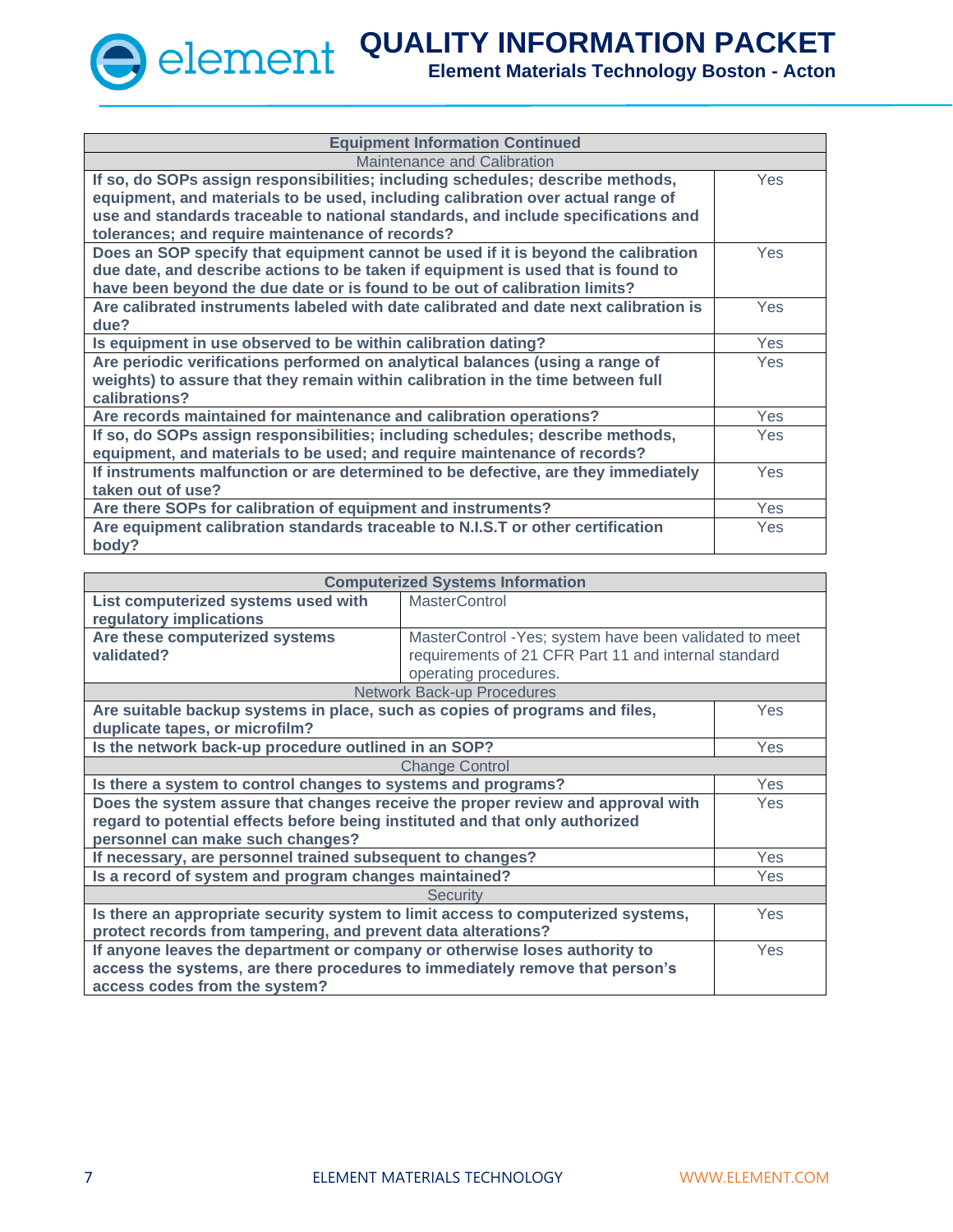#### **Element Materials Technology Boston - Acton**

| <b>Computerized Systems Information Continued</b>                                 |            |  |  |
|-----------------------------------------------------------------------------------|------------|--|--|
| <b>Electronic Records</b>                                                         |            |  |  |
| Is there an SOP or written policy that describes the electronic records retention | Yes.       |  |  |
| system that is used?                                                              |            |  |  |
| Is the system capable of producing accurate and complete copies of records in     | <b>Yes</b> |  |  |
| both paper and electronic formats?                                                |            |  |  |
| If a change is made, is the previous information still available?                 | Yes        |  |  |

### **QUALITY SYSTEMS PROCEDURES INDEX**

| SOP Number<br><b>Format</b> | <b>Type of SOP</b>    |
|-----------------------------|-----------------------|
| CORP-IT-XXXX                | Corporate IT SOP      |
| P-XXXX                      | <b>Procedural SOP</b> |
| QC-XXXX                     | <b>Quality SOP</b>    |

### **QUALITY SYSTEMS PROCEDURES LIST**

| <b>SOP</b><br><b>Number</b> | <b>Title</b>                                                                                             |
|-----------------------------|----------------------------------------------------------------------------------------------------------|
| <b>CORP-IT-0001</b>         | <b>Electronic Use Signature Policy</b>                                                                   |
| <b>CORP-IT-0002</b>         | Network Back Up and Disaster Recovery Policy                                                             |
| <b>CORP-IT-0003</b>         | <b>Security Management Policy</b>                                                                        |
| CORP-IT-0004                | <b>Acceptable Use Policy</b>                                                                             |
| <b>CORP-IT-0005</b>         | Internet Use, Monitoring and Filtering                                                                   |
| <b>CORP-IT-0006</b>         | <b>Compromised Credentials</b>                                                                           |
| <b>CORP-IT-0007</b>         | <b>Email Security Training</b>                                                                           |
| P-0001                      | <b>Official Protocol for Total Bacterial Count Procedure</b>                                             |
| P-0002                      | Current USP <51> Antimicrobial Effectiveness Testing                                                     |
| P-0003                      | Protocol for Microbiological Examination of Water Samples                                                |
| P-0004                      | USP <71> Sterility Testing of the Finished Product Using Membrane Filtration                             |
| P-0005                      | Sterility Testing Protocol for Biological Indicators                                                     |
| P-0006                      | USP <71> Sterility Testing of the Finished Product Using Direct Inoculation                              |
| P-0007                      | Procedure for Microbiological Evaluation of Client Environmental Monitoring Plates<br>(Air and Surfaces) |
| P-0008                      | Current USP <71> Growth Promotion Test                                                                   |
| P-0009                      | Current USP <71> Method Suitability Test                                                                 |
| P-0010                      | Official Protocol for Bacterial Endotoxin Testing (BET) of Water Samples by Gel Clot<br>Method           |
| P-0011                      | European Pharmacopeia - Efficacy of Antimicrobial Preservatives in Pharmaceutical<br><b>Products</b>     |
| P-0012                      | Minimum Inhibitory Concentration (MIC)                                                                   |
| P-0013                      | Testing of Endotoxin Challenge Vials (for Validation of Depyrogenation Equipment)                        |
| P-0014                      | Antimicrobial Effectiveness Screening Test Current USP <51>                                              |
| P-0015                      | <b>PCPC Antimicrobial Effectiveness Testing</b>                                                          |
| P-0016                      | Procedure for Operation of Millipore Milliflex 100 Water Testing Device                                  |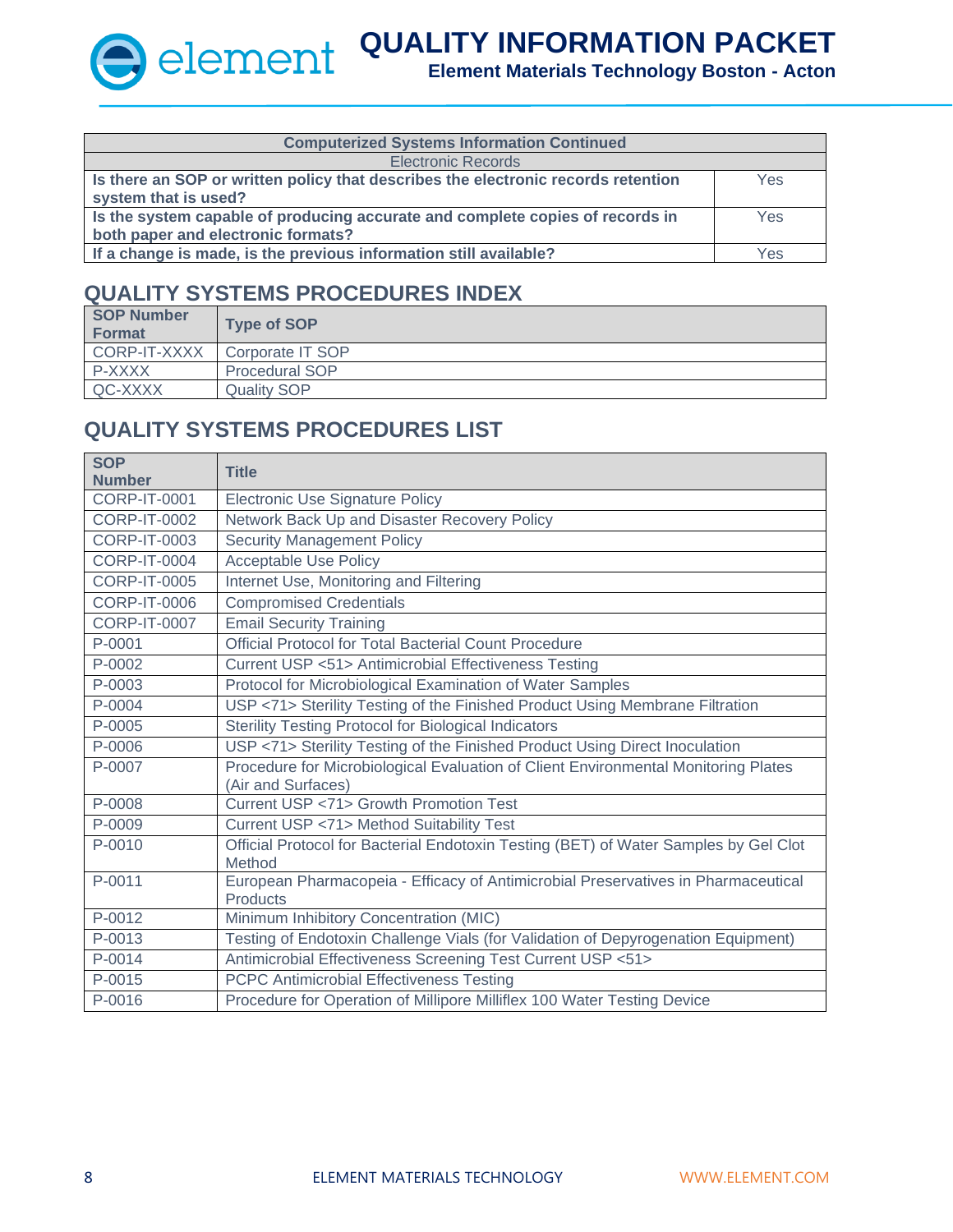| <b>SOP</b><br><b>Number</b> | <b>Title</b>                                                                                                                                  |
|-----------------------------|-----------------------------------------------------------------------------------------------------------------------------------------------|
| P-0017                      | Official Procedure for Harmonized Bacterial Endotoxin Testing (BET) of Medical                                                                |
|                             | Devices and Other Finished Products by Gel Clot Method                                                                                        |
| P-0018                      | Current USP <61> and <62> (Ph. Eur. 2.6.12 and 2.6.13) Harmonized Microbial                                                                   |
|                             | Enumeration and Suitability Test for Specified Microorganism                                                                                  |
| P-0019                      | <b>Gram Stain Procedure</b>                                                                                                                   |
| P-0020                      | Protocol for Use of the Vitek 2 Compact Microbial Identification System                                                                       |
| P-0021                      | Procedure for Operation of Millipore Milliflex PLUS Pump Double Head Water Testing<br>Unit                                                    |
| P-0022                      | Procedure for Microbial Evaluation of Environmental Surfaces Using Swabbing<br>Technique                                                      |
| P-0023                      | Environmental Monitoring of the Sterility Suite Area Clean Rooms                                                                              |
| P-0024                      | Operation and Maintenance of the Kinetic Endotoxin Testing System                                                                             |
| P-0025                      | Routine Testing, Qualification, and Validation of Endotoxin Samples Using the Kinetic-<br>KQCL and Pyrogent-5000 Methods                      |
| P-0026                      | Procedure for Proper Operation, Calibration and Maintenance of Steritest Symbio Pump                                                          |
| P-0027                      | Operation, Maintenance and Calibration of the 3300 Series Met One Particle Counter                                                            |
| P-0028                      | Operation, Maintenance, Calibration and Cleaning of the Air Ideal Microbial Air Sampler<br>(Agar Impaction)                                   |
| P-0029                      | <b>Environmental Monitoring for Off-Site Clients</b>                                                                                          |
| P-0030                      | Isolation and Identification of Microorganisms                                                                                                |
| P-0031                      | Proper Operation, Calibration, Maintenance and Cleaning of AquaLab Series 4TEV<br>Water Activity Meter for Measurement of Water Activity (Aw) |
| P-0032                      | Procedure for Requalification of Sterility Suite Cleanrooms                                                                                   |
| P-0033                      | Preparation of Bacillus subtilis Spore Suspension for Use in Vancomycin Potency Assay                                                         |
| P-0034                      | USP <81> Vancomycin Microbial Assay Using Cylinder Plate Method                                                                               |
| P-0035                      | Compressed Air and Gas Testing for Off-Site Clients                                                                                           |
| P-0036                      | USP <81> Antibiotics Microbial Assay Using Cylinder Plate Method                                                                              |
| P-0037                      | Operation and Maintenance of the 3400 Series Met One Particle Counter                                                                         |
| P-0039                      | Procedure for Off Site Water Sampling                                                                                                         |
| P-0040                      | Current USP <60> Microbiological Examination of Nonsterile Products: Tests for<br>Burkholderia cepacia Complex                                |
| $Q$ C-0001                  | Procedure for Monitoring Air Quality - Viable and Non-Viable Air Monitoring Laminar<br>Flow Hoods                                             |
| QC-0002                     | Monitoring Laminar Flow Hood Surfaces for Viable Counts (Contact Plates)                                                                      |
| QC-0003                     | Preparation, Sterilization and Storage of Microbiological Media                                                                               |
| QC-0004                     | Maintenance of Stock Cultures                                                                                                                 |
| QC-0005                     | Storage, Validation and Use of Biological Indicators                                                                                          |
| QC-0006                     | <b>Training Program</b>                                                                                                                       |
| QC-0007                     | Tracking of Laboratory Research Projects and Samples                                                                                          |
| QC-0008                     | Procedure for Calibration Check of Pipettes                                                                                                   |
| QC-0009                     | Procedure for Preparation of a Standard Operating Procedure                                                                                   |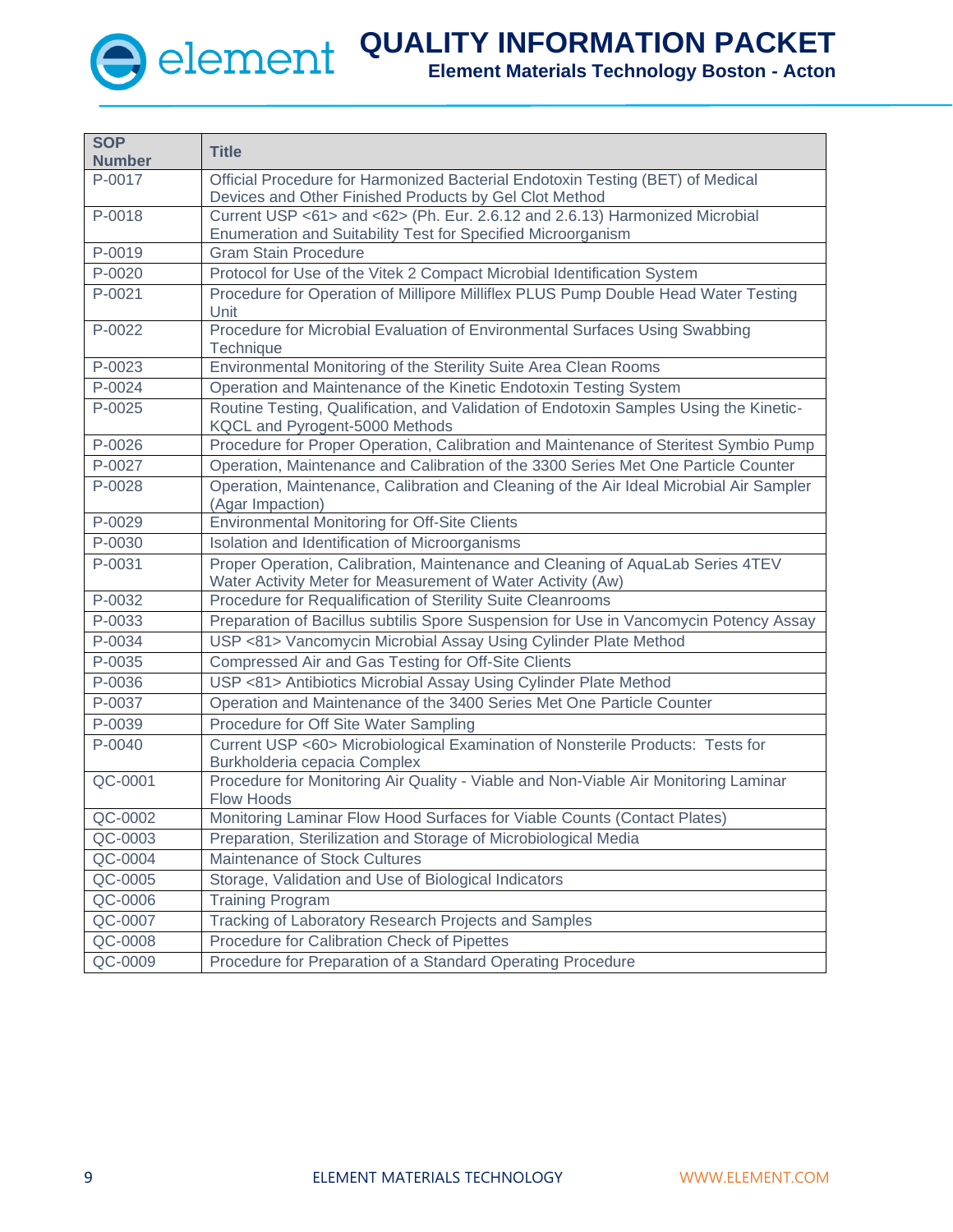

| <b>SOP</b><br><b>Number</b> | <b>Title</b>                                                                                                                                                |
|-----------------------------|-------------------------------------------------------------------------------------------------------------------------------------------------------------|
| QC-0010                     | Monitoring and Maintaining Required Temperature Ranges for Laboratory Incubators,                                                                           |
|                             | Refrigerators, and Freezers                                                                                                                                 |
| QC-0011                     | Proper Methodology of Recording Laboratory Test Data                                                                                                        |
| QC-0012                     | <b>Equipment Maintenance and Calibration</b>                                                                                                                |
| QC-0013                     | Protocol for Document Change Control and Validated Systems Change Control                                                                                   |
| QC-0014                     | Procedure for the Control of Raw Material                                                                                                                   |
| QC-0015                     | Procedure for Archiving Records                                                                                                                             |
| QC-0016                     | Protocol for Incubator, Refrigerator, and Freezer Validation                                                                                                |
| QC-0017                     | Standard Operating Procedure for Investigating Out of Specification Results                                                                                 |
| QC-0018                     | Procedure for Cleaning Glassware                                                                                                                            |
| QC-0019                     | Procedure for General Laboratory Cleaning                                                                                                                   |
| QC-0020                     | "In-House" Calibration Check of the Ohaus Balance                                                                                                           |
| QC-0021                     | Standard Operating Procedure for Qualification of Vendors (Vendor Audit)                                                                                    |
| $QC-0022$                   | <b>Quality Audit Procedure</b>                                                                                                                              |
| QC-0023                     | Company Procedure to Resolve Customer Complaints to Element Materials Technology<br>Acton                                                                   |
| QC-0024                     | Power Outage Procedure for Laboratory Testing and Equipment                                                                                                 |
| QC-0025                     | <b>Pest Control</b>                                                                                                                                         |
| QC-0026                     | Quality Audit Procedure by Outside Clients                                                                                                                  |
| QC-0027                     | <b>Protocol for Transporting Samples</b>                                                                                                                    |
| QC-0028                     | Protocol for Training of 3rd Party On-Site Vendors                                                                                                          |
| QC-0029                     | Accident Reports and Investigation                                                                                                                          |
| QC-0030                     | Guideline for Handling and Disposal of Hazardous Materials in the Laboratory                                                                                |
| QC-0031                     | Procedure for Calibration of the Mettler Toledo Precision Balance                                                                                           |
| QC-0032                     | Growth Promotion of Microbiological Media                                                                                                                   |
| QC-0033                     | Procedure for Qualification/Validation of Vitek 2 Compact Microbial Identification System                                                                   |
| QC-0034                     | Proper Use, Handling, Service of Advantage Plus Series Autoclave (Steam Sterilizer)                                                                         |
| QC-0035                     | Validation Qualification Protocol for Consolidated Steam Sterilizer ST-2                                                                                    |
| QC-0036                     | Annual Re-Validation Protocol for Consolidated Steam Sterilizer ST-2                                                                                        |
| QC-0037                     | Procedure for Aseptic Technique                                                                                                                             |
| QC-0038                     | Procedure for Calibration of the Weight-Measurement Function and Verification of Pump<br><b>Functions for Milliflex PLUS Pump</b>                           |
| QC-0039                     | Procedure for Proper Operation and Disinfection of Surface Air System (SAS) Super<br>180 Microbial Air Sampler, and DUO SAS Super 360 Microbial Air Sampler |
| QC-0040                     | Procedure for Proper Operation and Maintenance of Elix Essential 5 (UV) Reverse<br>Osmosis (RO)/Electrical Deionization (EDI) Water System                  |
| QC-0041                     | Procedure for Proper Operation and Maintenance of APC ErgoTouch Pro 2 Airborne<br><b>Particle Counter</b>                                                   |
| QC-0042                     | Procedure for Operation of pH 510 pH/mV/Temperature Bench Meter                                                                                             |
| QC-0043                     | <b>Corrective Action and Preventative Action Procedure</b>                                                                                                  |
| QC-0044                     | Security at Element Materials Technology Acton                                                                                                              |
| QC-0045                     | <b>Test Report Generation and Review</b>                                                                                                                    |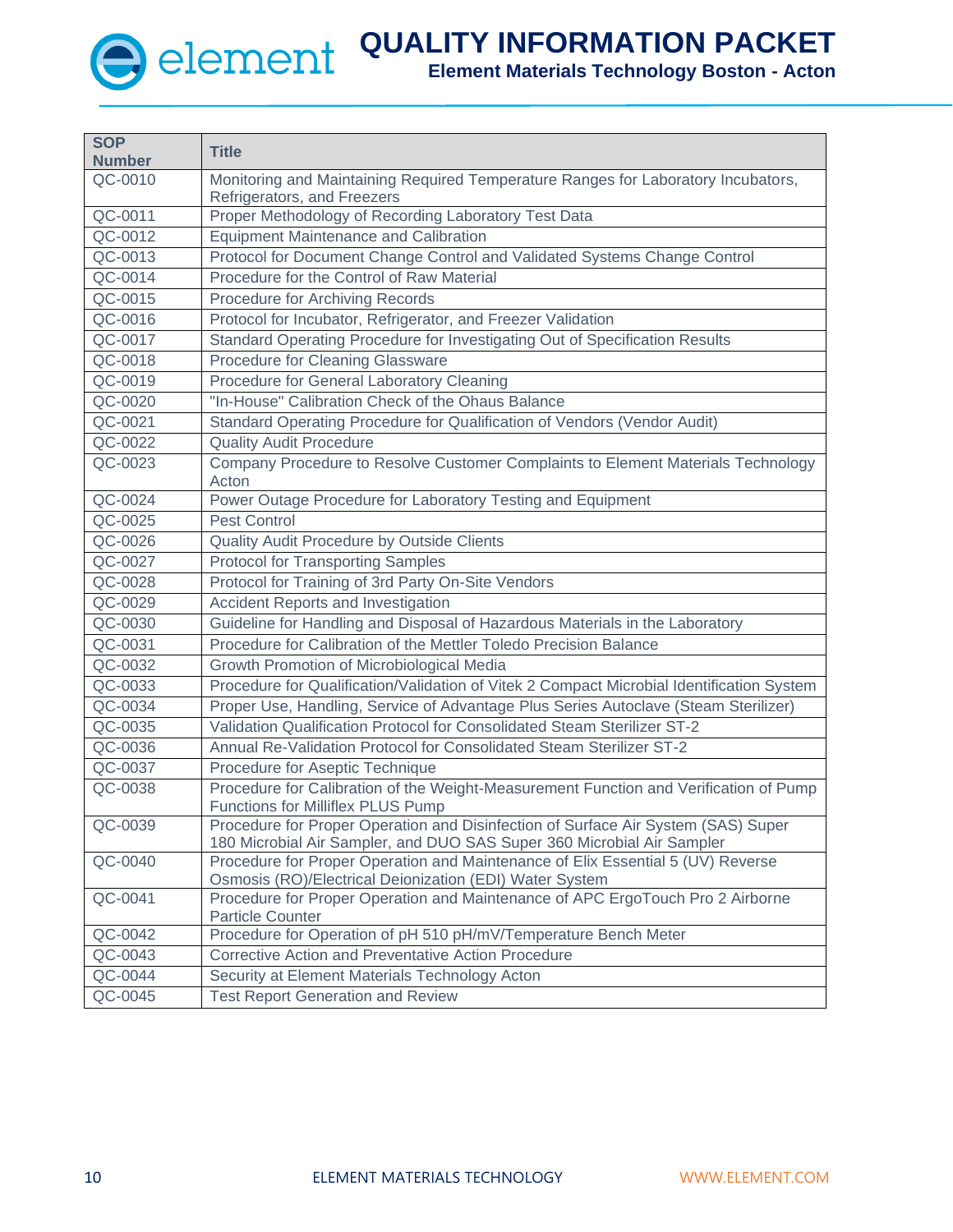┱

**SOP**

**QUALITY INFORMATION PACKET**

| SUP.<br><b>Number</b> | <b>Title</b>                                                                                                  |
|-----------------------|---------------------------------------------------------------------------------------------------------------|
| QC-0046               | Procedure for Gowning Before Entering the Sterility Suite Clean Room Area                                     |
| QC-0047               | Cleaning and Disinfection Procedure for the Sterility Suite                                                   |
| QC-0048               | Procedure for Proper Operation and Care of LXeC Dishwasher                                                    |
| QC-0049               | Protocol for Glassware Cleaning Validation                                                                    |
| QC-0050               | Operation of the Mfiles Data Management System                                                                |
| QC-0051               | Exposure Plan for Bloodborne Pathogens                                                                        |
| QC-0052               | Procedure for Proper Operation and Maintenance of Beckman Coulter HHPC Airborne<br><b>Particulate Counter</b> |
| QC-0053               | Procedure for Operation of FiveEasy Plus FP20 pH/mV Bench Meter                                               |
| QC-0054               | Procedure for Proper Operation and Care of VWR Laboratory Glassware Washer                                    |
| QC-0055               | <b>Deviations</b>                                                                                             |
| QC-0056               | Determination of Measurement Uncertainty                                                                      |
| QC-0057               | <b>Proficiency Testing</b>                                                                                    |
| QC-0058               | <b>Disaster Recovery Plan</b>                                                                                 |
| QC-0059               | Operation and Maintenance of the Peni Cylinder Dispenser                                                      |
| QC-0060               | Operation and Maintenance of Trinity V3 AutoAssay Software - Antibiotic Potency Zone<br>Reading               |
| QC-0061               | Proper Use, Handling, Service of Steris Amsco Lab 250LS Steam Sterilizer (Autoclave)                          |
| QC-0062               | Validation Qualification Protocol for Steris Amsco 250LS Steam Sterilizer ST-3                                |
| QC-0063               | <b>Equipment Validation Plan</b>                                                                              |
| QC-0064               | Annual Re-Validation Protocol for Steris Amsco 250LS Steam Sterilizer                                         |
| QC-0065               | Quality Manual for Element Materials Technology Acton                                                         |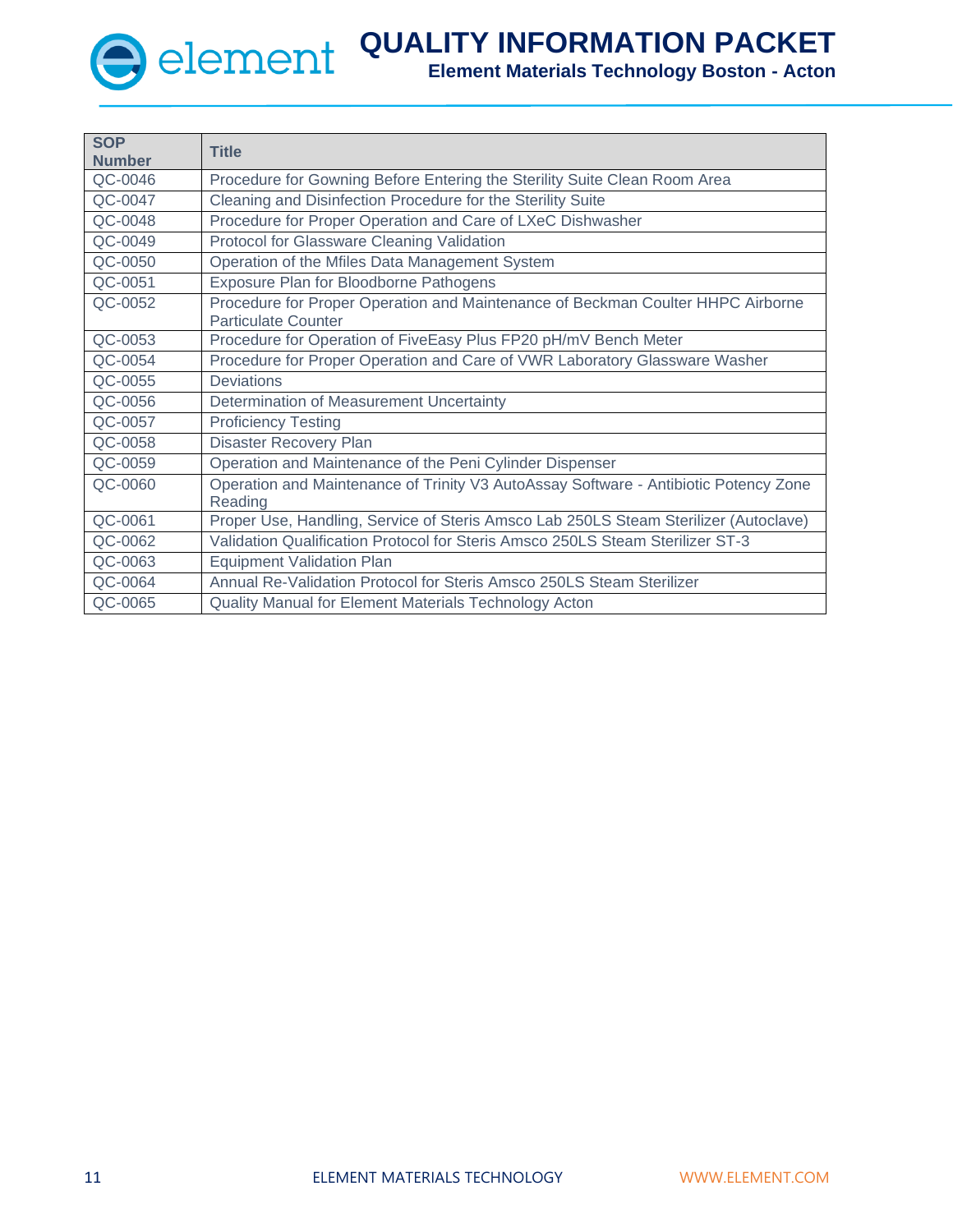

**Element Materials Technology Boston - Acton**

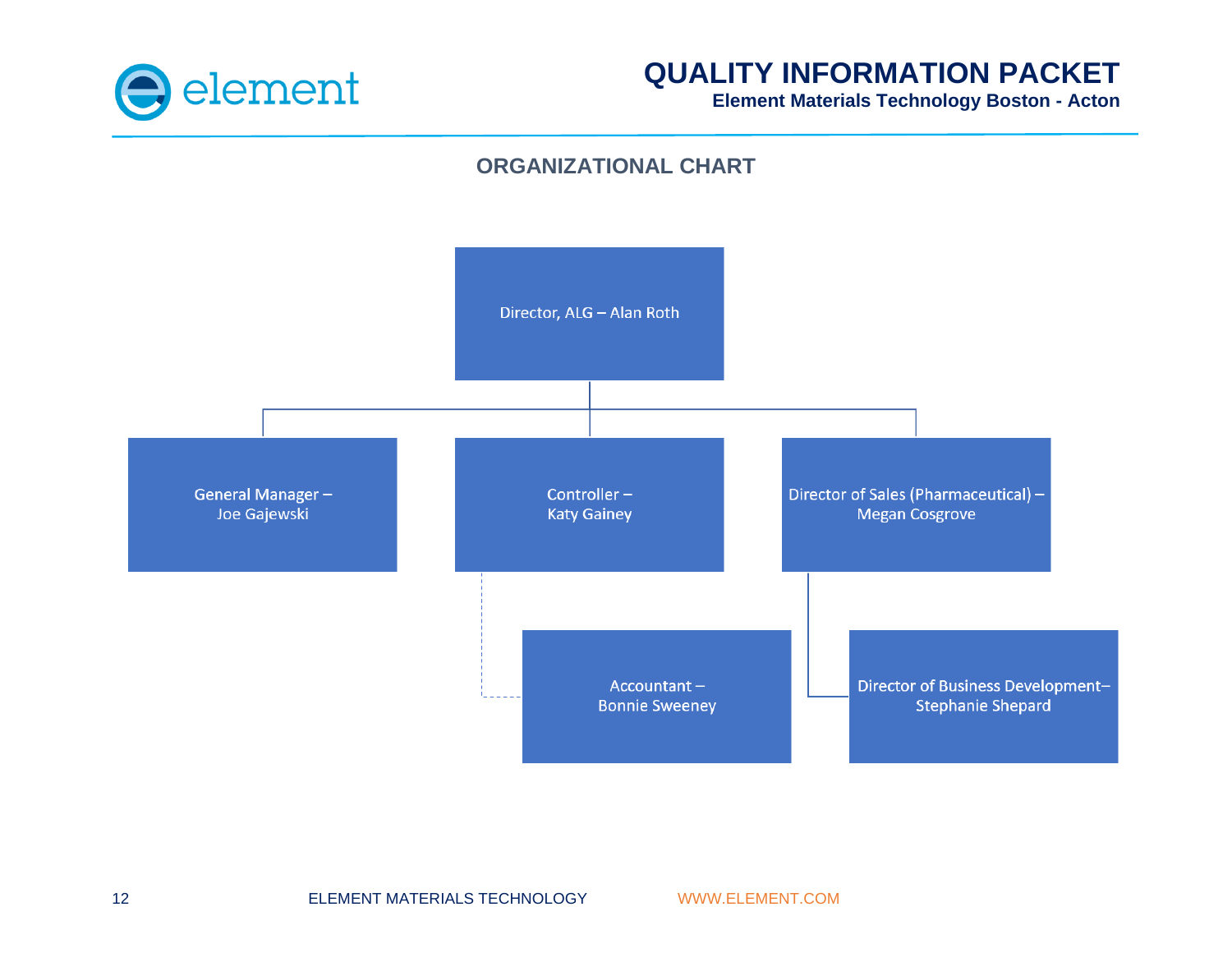

**Element Materials Technology Boston - Acton**

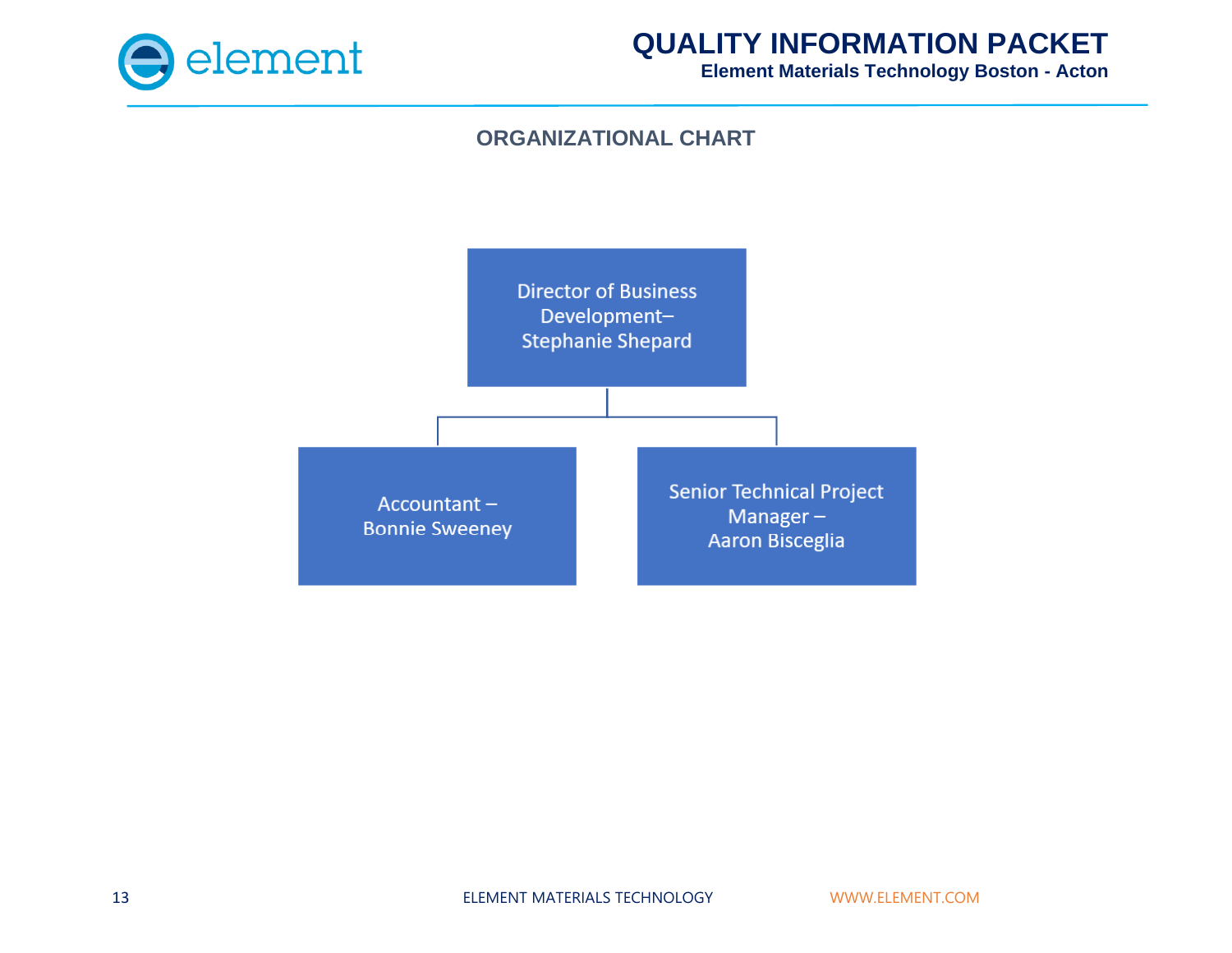

**Element Materials Technology Boston - Acton**

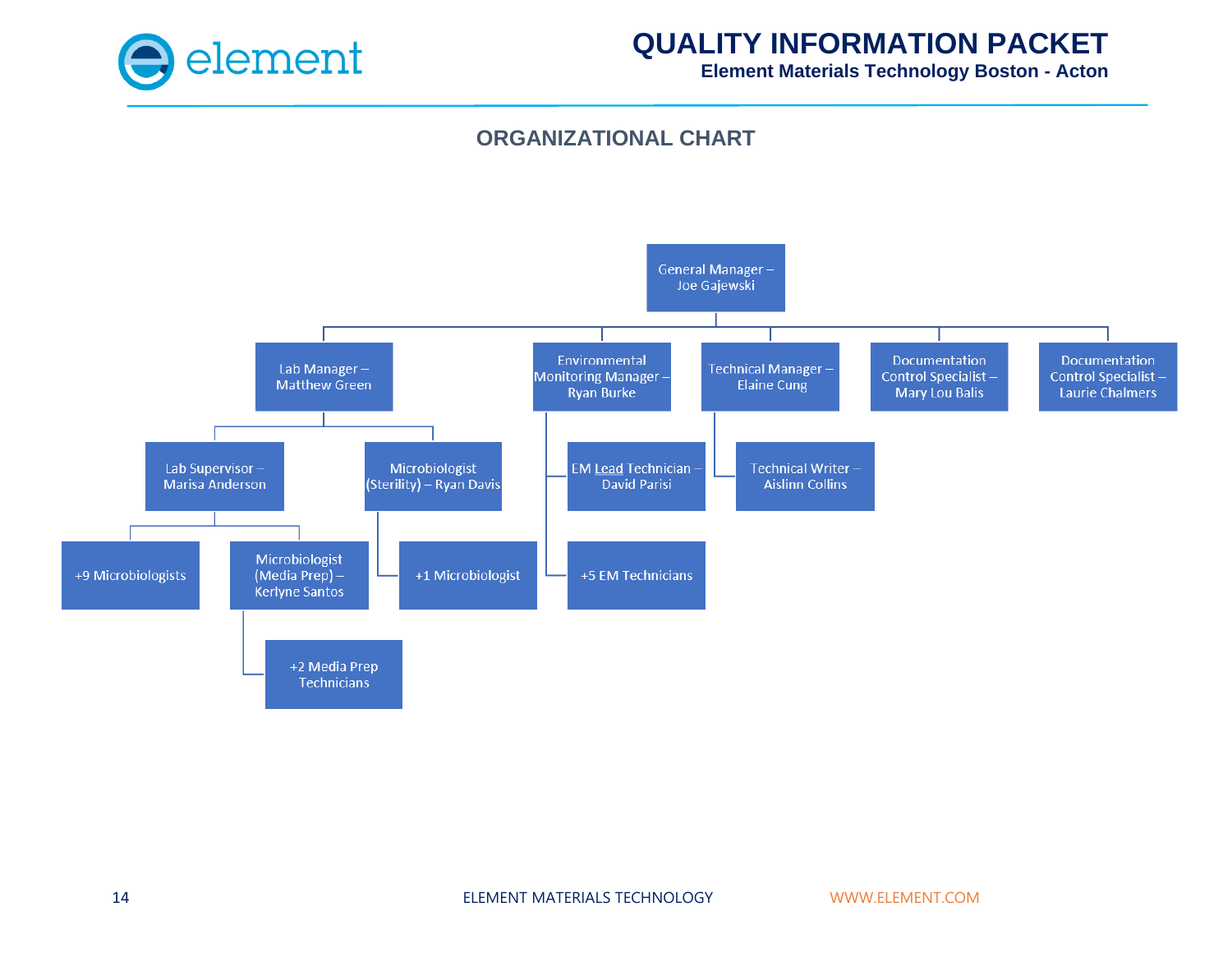

**Element Materials Technology Boston - Acton**

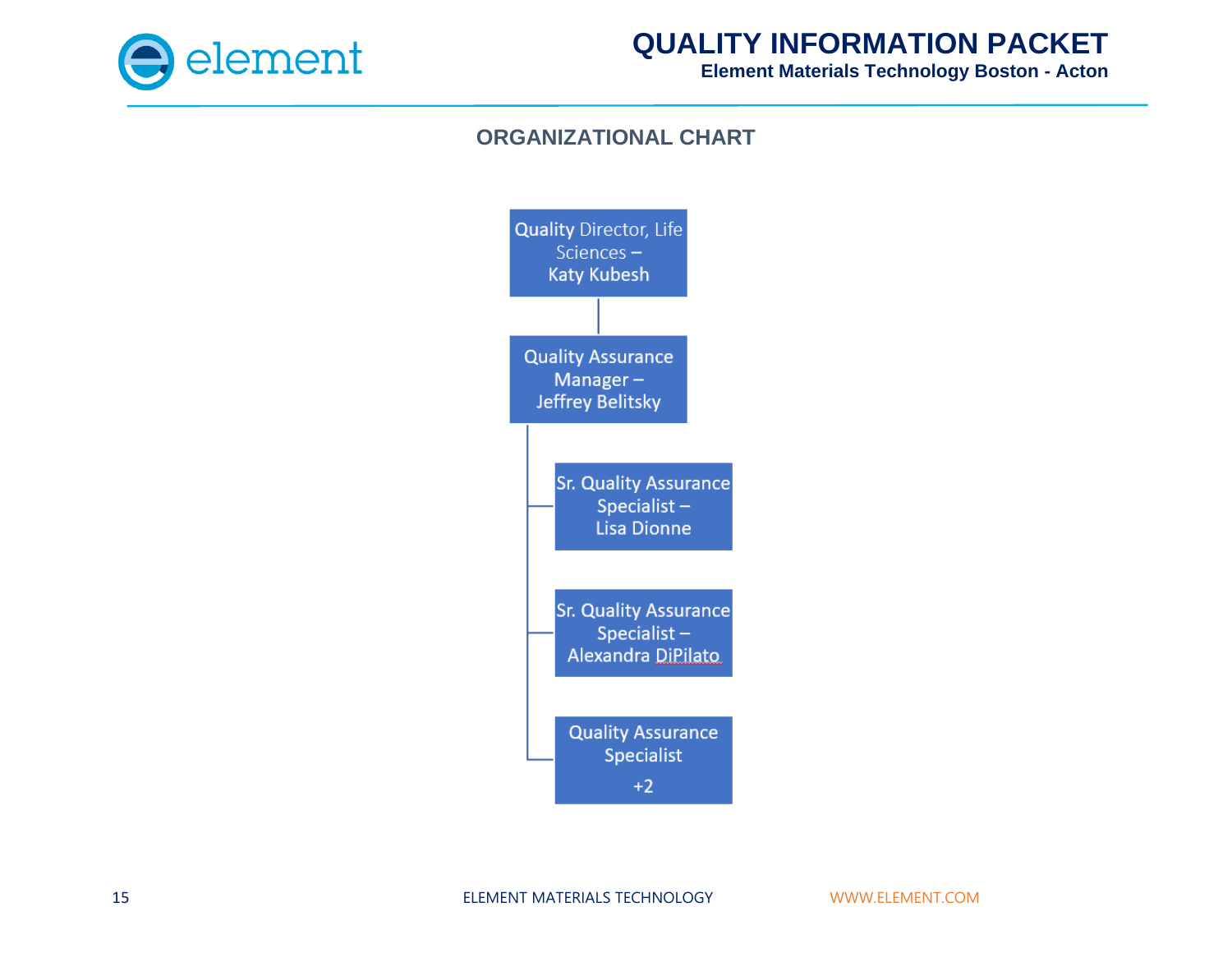

**Element Materials Technology Boston - Acton**

## **FACILITY MAP – First Floor**



Total Sq. Footage = 4,000 sq.ft.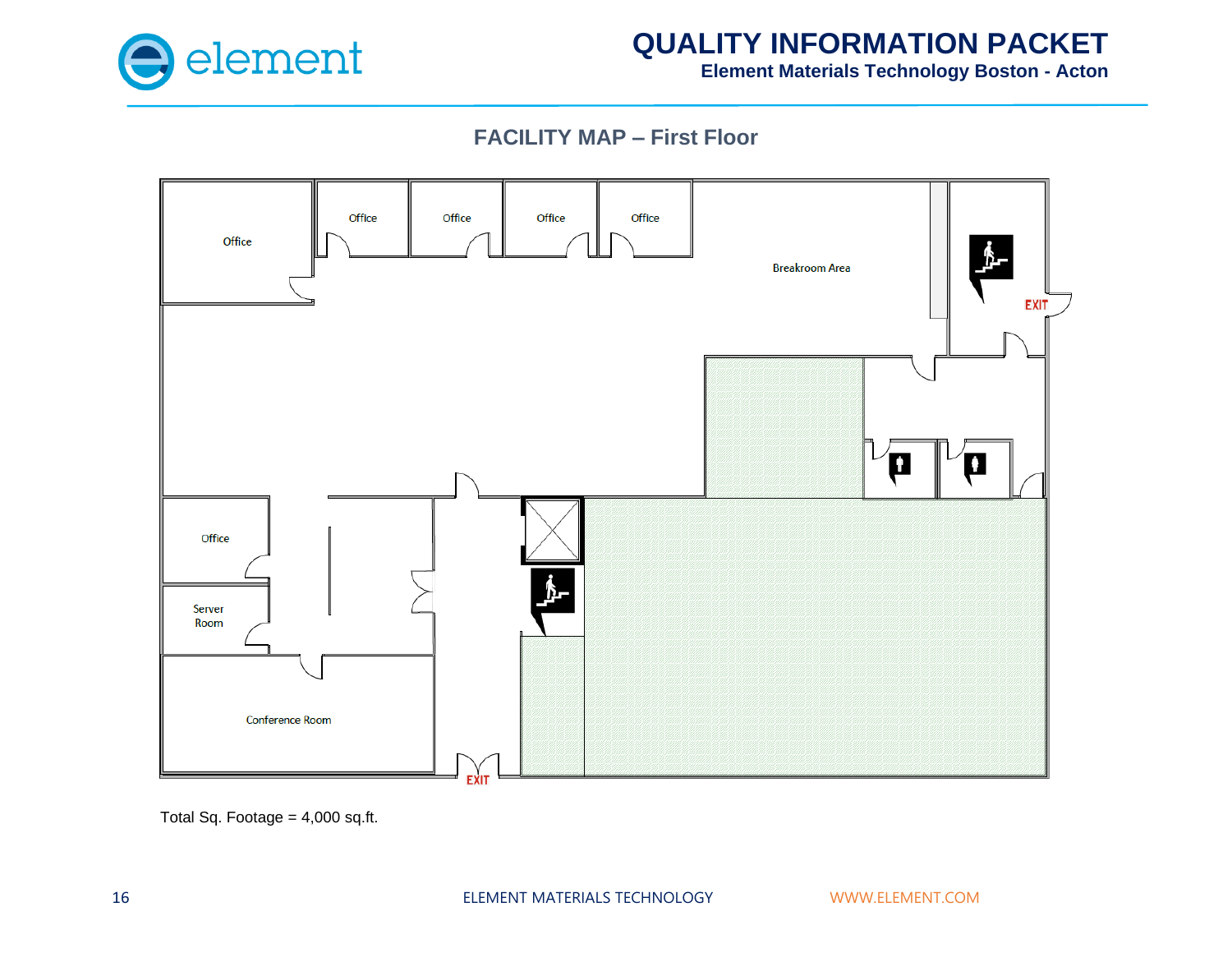

**Element Materials Technology Boston - Acton**

## **FACILITY MAP – Third Floor**



Total Laboratory Sq. Footage =  $4,266$  sq.ft. Total Admin Sq. Footage = 3,778 sq.ft. Total Sq. Footage =  $4,000$  sq.ft.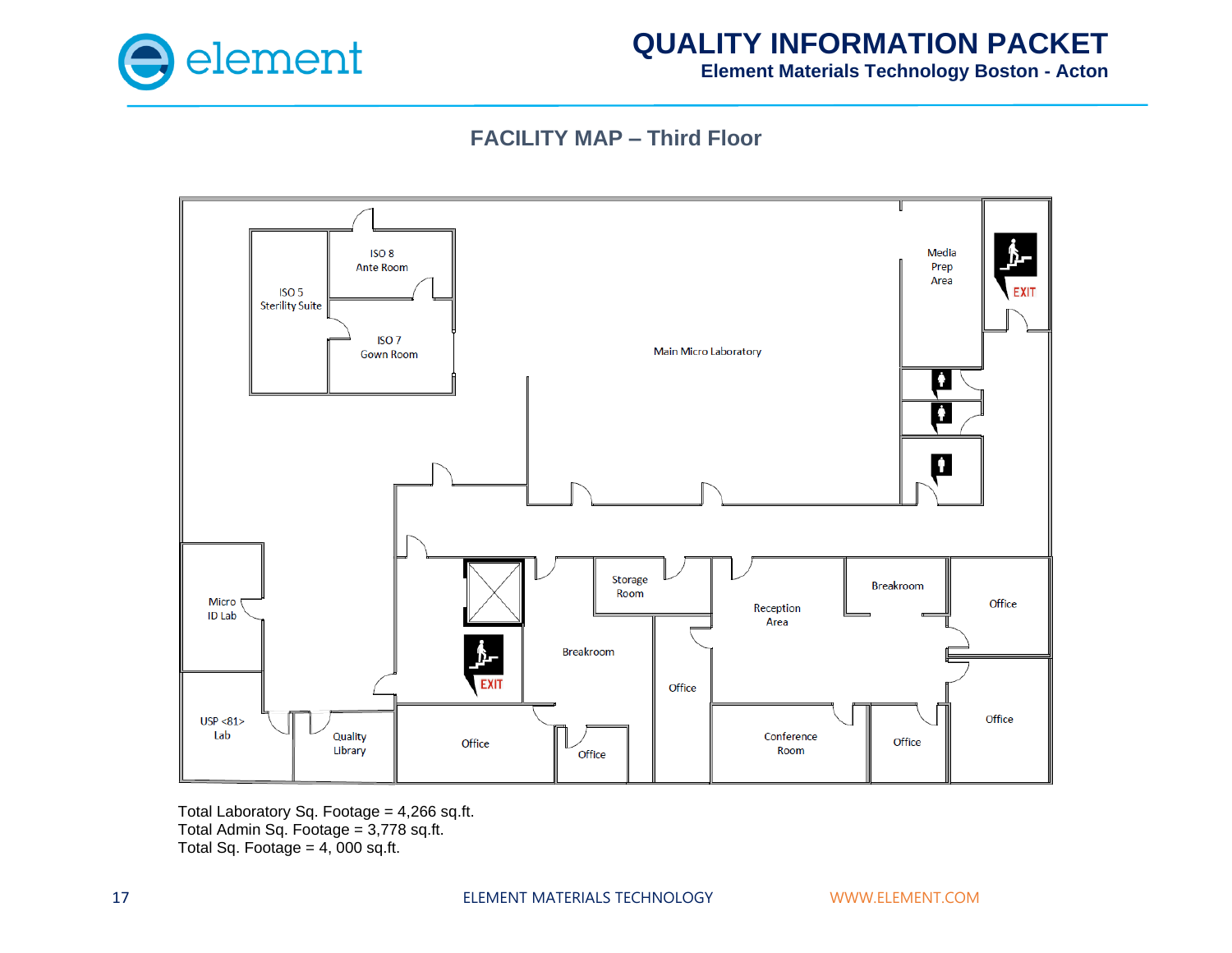

**Element Materials Technology Boston - Acton**

### **FDA DRUG ESTABLISHMENT CURRENT REGISTRATION**

| Firm Name                             | <b>FDA Establishment Identifier</b> | <b>DUNS</b> | $\triangleq$ Business Operations | <b>Address</b>                                                      | <b>Expiration Date</b> |
|---------------------------------------|-------------------------------------|-------------|----------------------------------|---------------------------------------------------------------------|------------------------|
| Microbiology Research Associates, Inc | 1000148174                          | 829452689   | <b>ANALYSIS</b>                  | 33 Nagog Park, Acton, Massachusetts (MA) 01720, United States (USA) | 12/31/2021             |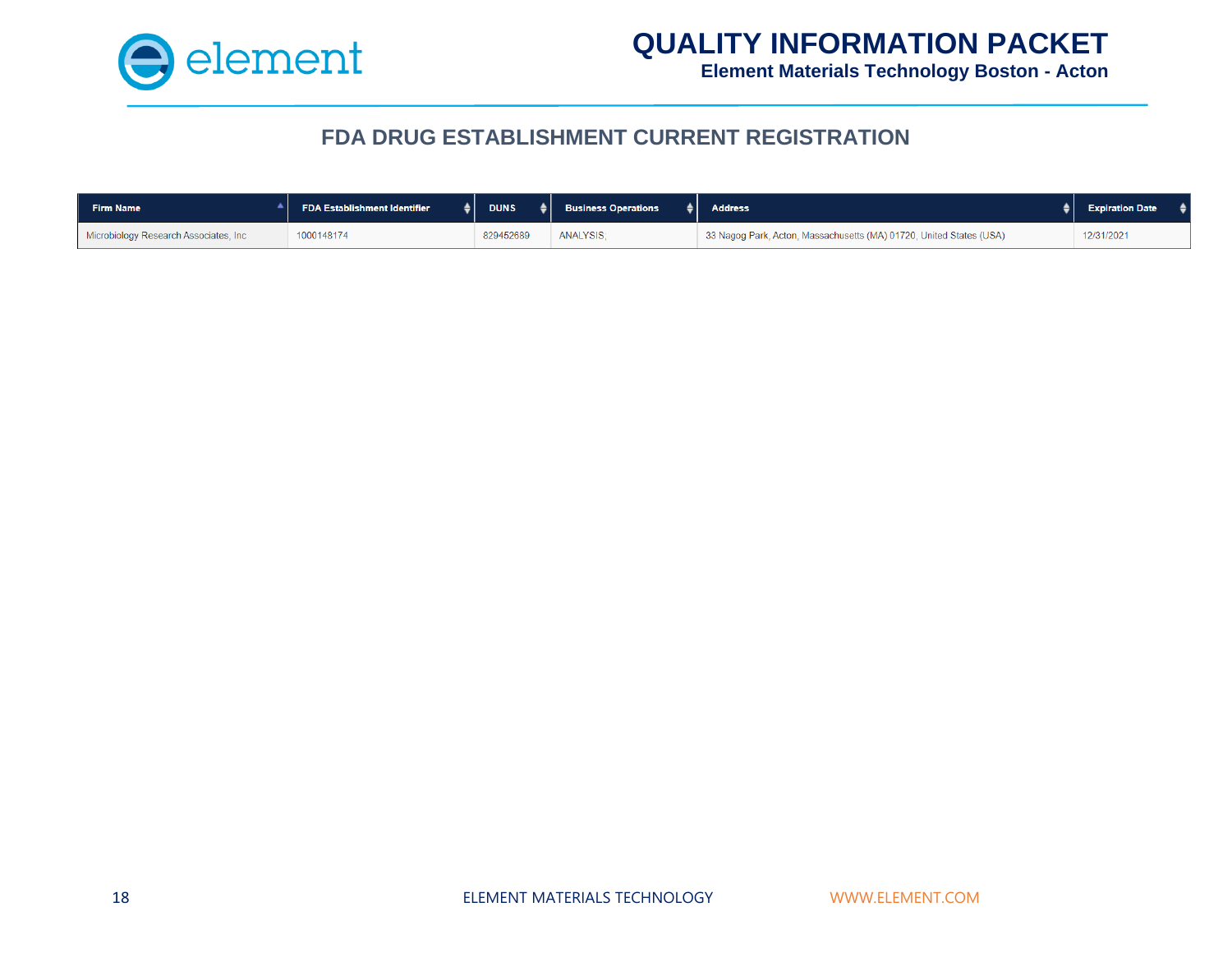

**Element Materials Technology Boston - Acton**



#### SCOPE OF ACCREDITATION TO ISO/IEC 17025:2017

#### ELEMENT MATERIALS TECHNOLOGY BOSTON - ACTON INC. 33 Nagog Park Acton, MA 01720 Mr. Jeffrey K. Belitsky Phone: 978-393-4100 Jeffrey.Belitsky@analyticallabgroup.com

#### **BIOLOGICAL**

Valid To: January 31, 2023

Certificate Number: 3383.02

In recognition of the successful completion of the A2LA evaluation process, accreditation is granted to this laboratory to perform the following tests on injectable, topical, and oral pharmaceuticals, raw materials, personal care products, cosmetics, medical devices, water, biological indicators, and controlled environments:

| Test:                                                                                                                           | Test Method(s):                                  | Internal Method(s):               |
|---------------------------------------------------------------------------------------------------------------------------------|--------------------------------------------------|-----------------------------------|
| <b>Antimicrobial Effectiveness</b><br>Testing                                                                                   | $USP < 1$ :<br>CTFA M-3 and M-4                  | P-0002, P-0014, P-0015            |
| <b>Biological Indicators BI</b><br>Population Verification                                                                      | USP < 55                                         | QC-0005                           |
| <b>Endotoxin Testing</b>                                                                                                        | USP < 85                                         | P-0010, P-0013, P-0017,<br>P-0025 |
| Environmental Evaluation of<br>Clean Rooms <sup>1</sup>                                                                         | $USP < 1116$ , <797>                             | P-0007, P-0029                    |
| Microbial Examination of<br>Nonsterile Products: Microbial<br><b>Enumeration Tests and Tests for</b><br>Specified Microorganism | USP $\leq 61$ $\leq$ $\leq 62$ $\geq$            | P-0018                            |
| Microbiological Examination of<br>Non-Sterile Products: Tests for<br>Burkholderia cepacia Complex                               | IISP<60                                          | P-0040                            |
| <b>Sterility Testing</b>                                                                                                        | $USP < 71$ :<br><b>ASNI/AAMI ISO 11137</b>       | P-0004, P-0006, P-0009            |
| Water Microbial Testing Total<br>Heterotrophic Plate Count,<br><b>Coliform Test</b>                                             | USP < 1231 > Water for<br>Pharmaceutical Methods | P-0003                            |

<sup>1</sup>This laboratory meets A2LA R104- General Requirements: Accreditation of Field Testing and Field Calibration Laboratories for this test.

#### (A2LA Cert. No. 3383.02) Revised 06/01/2021

 $\sim$  Page 1 of 1

5202 Presidents Court, Suite 220 | Frederick, MD 21703-8398 | Phone: 301 644 3248 | Fax: 240 454 9449 | www.A2LA.org